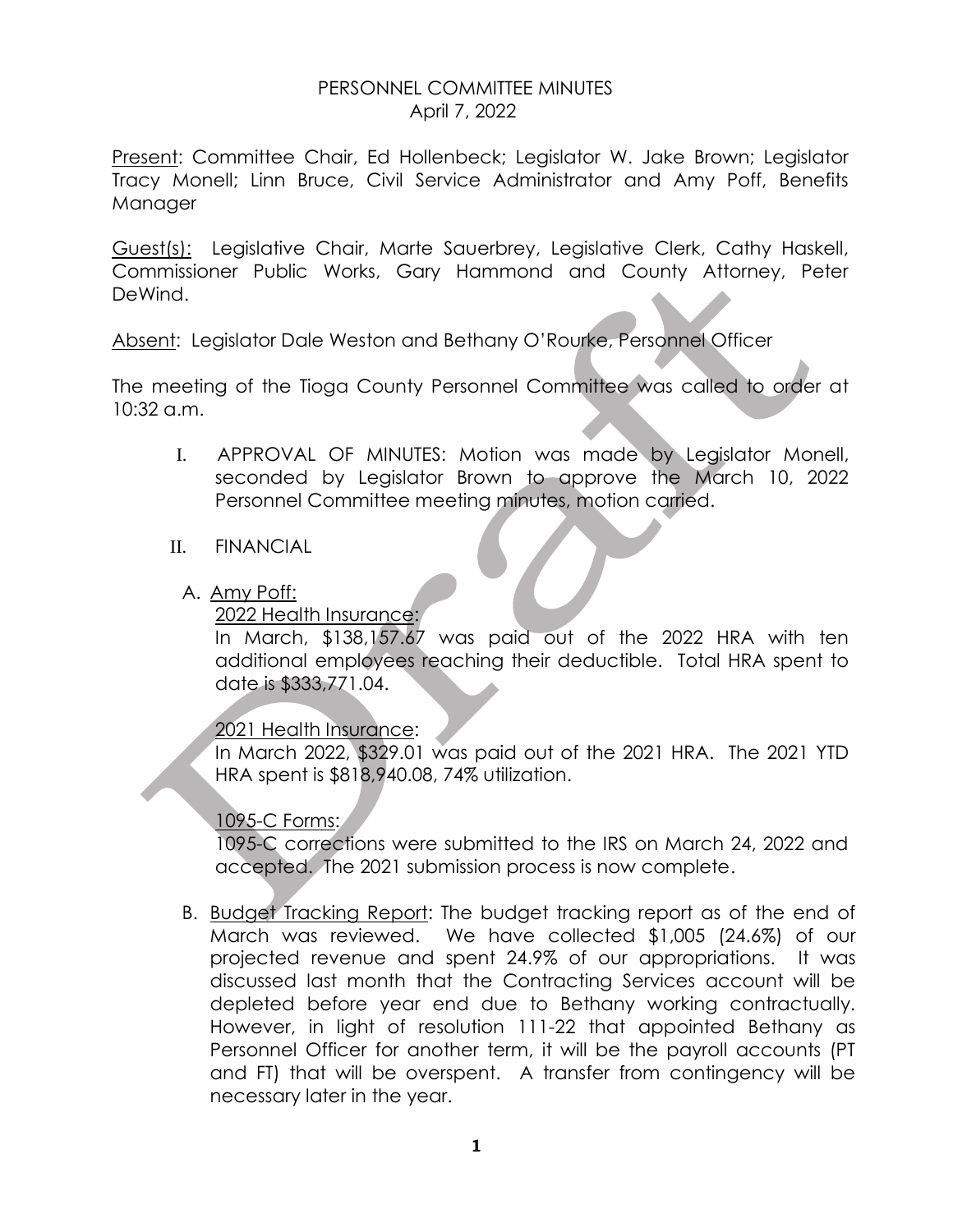#### III. OLD BUSINESS

Personnel Officer Recruitment: A second candidate declined an offer. An interview for a new candidate was conducted on April 1. We continue to run ads for the position.

#### IV. NEW BUSINESS

1st Quarter 2022 Exit Interview Report: The 1st quarter report was distributed for review. The report and copies of the questionnaires have been sent to the appropriate Department Heads and Chairs of their Committees.

## V. PERSONNEL

## Linn Bruce, Civil Service Administrator:

The *Head Count Report* reflects 392 authorized full-time positions, 349 of those filled, 10 not filled/unfunded. Part-time shows 77 authorized positions, 54 filled, 3 not filled/unfunded. As of 4/1/2022 there were 33 FT and 20 PT funded vacancies.

Funded vacancies being actively recruited – BOE: Deputy Commissioner, Election Clerks and Election Worker; County Clerk: Motor Vehicle License Clerks; DSS: Caseworkers, Principal SWE, Social Welfare Examiners (filling one Caseworker and one SWE next week); ED&P: OSII part-time; MH: Certified A&D Counselor, Clinical Social Worker, and a Supervising Clinical Social Worker; Personnel: Personnel Officer; Probation: Accounting Associate III (due to a retirement) and Probation Officer I (two Probation Officers starting next week); PH: Public Health Nurse, Local Coordinator and Communication & e-Services Coordinator; PW: MEO I (offer has been extended) and MEO III (to be filled by promotion later this month); Sheriff's Office: Lieutenant, Sergeant, Corrections Officers, Public Safety Dispatcher, PT Cook and PT Deputy Sheriff;

The *Vacancies Filled-Salary Difference Report* shows hiring activity since the March report. There were ten (10) vacancies filled with a monthly impact of \$57,984.60 and year to date of -\$4,868.97. The *Change in Classification Report-Salary Impact* shows no changes since last month. The *Temporary Appointments chart* shows the final seasonal HEAP position ended on March 25<sup>th</sup>. Two Highway Worker (Seasonal) positions were authorized through 10/7/22 per resolution 107-22. Public Works is still looking to fill those positions.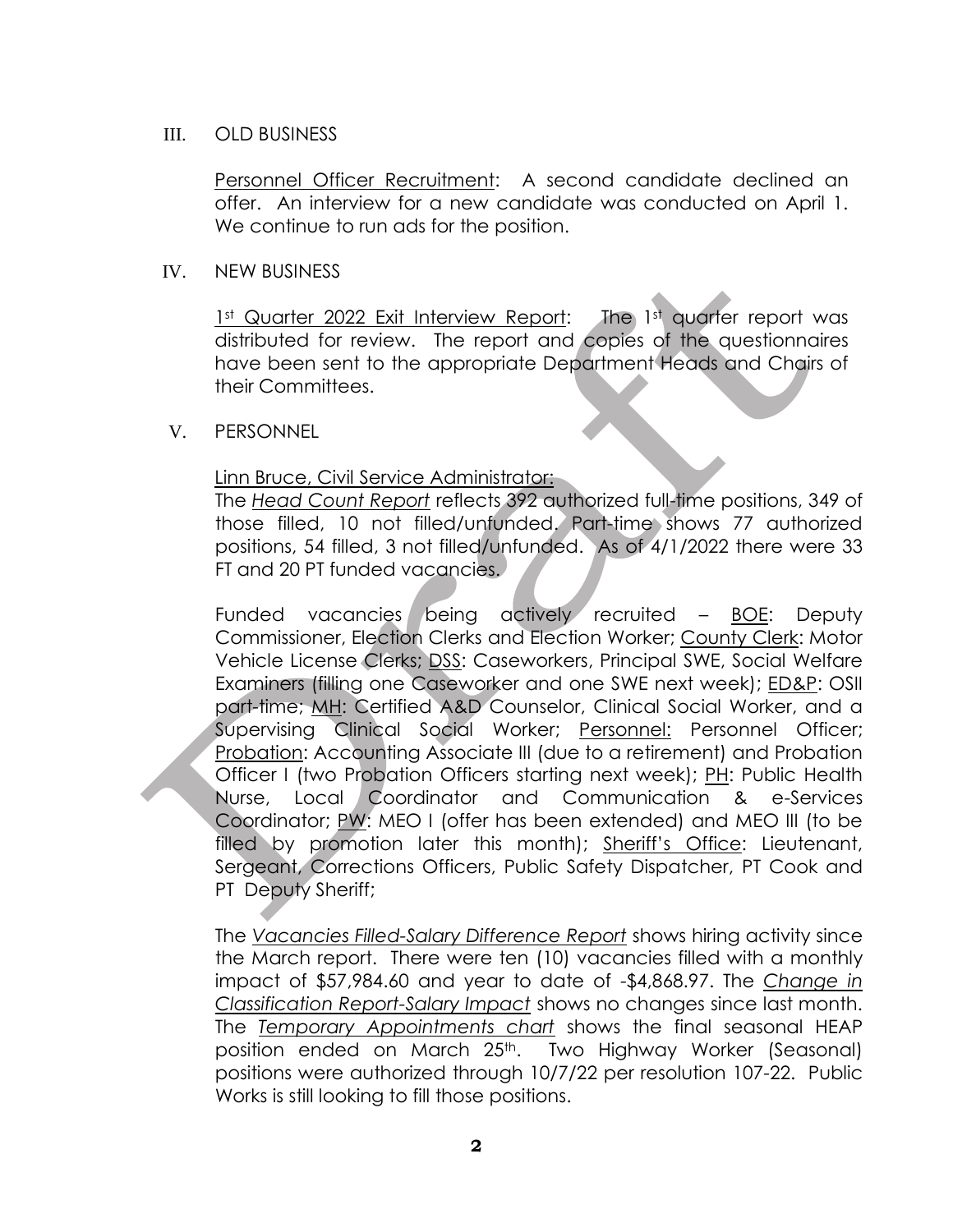## VI. RESOLUTIONS

Create and Fill Temporary, Full-time Clerk (Seasonal) Position (Treas): This resolution creates one (1) temporary, full-time Clerk (Seasonal) position for a duration not to exceed beyond August 31, 2022.

Authorize Creation and Filling of Temporary Position – Acting County Director of Real Property Tax Services: The County Director of Real Property is resigning effective at the close of business on April 15, 2022. Steven Palinosky's qualifications were sent to the State for review. The State indicated that Mr. Palinosky would be eligible on an Acting Director basis for 6 months. This resolution creates a temporary Acting Director position, grants Mr. Palinosky a leave of absence from his Office Specialist III position and appoints him to Acting Director of Real Property Tax Services.

Authorize Salary Reallocation within CSEA Salary Schedule (PH): A desk audit was requested by Public Health and conducted by Personnel. This resolution reallocates the Dental Hygienist from CSEA SG 8 to SG 9 with an increase of \$2,215.

Authorize Appointment of Part-time Election Worker (Democratic): The PT Democratic Election Worker position has been vacant since November 29, 2021 and was authorized for backfill on December 7, 2021. This resolution appoints Joan Davis as an Election Worker (PT) effective May 11, 2022.

Authorization to Create and Fill Tow Positions: Assistant Fire Coordinator (PT) (Emergency Services): This resolution authorizes the Director of Emergency Services to create two (2) Assistant Fire Coordinator (PT) positions and fills said positions with the appointment of Steve Solomon and Michael Roden effective April 25, 2022. The Department of Emergency Services authorized part-time headcount shall increase from 10 to 12.

Authorize Salary Increase (DSS): The Commissioner of Social Services requested the Personnel Department review the salary of the Director of Social Services, in comparison to other salaries if Management/Confidential employees in Tioga County. The Personnel Officer conducted the review and determined that an increase is warranted. This resolution increases Elizabeth Myers' 2022 annual salary from \$72,066 to \$80,066 retroactive to March 10, 2022.

Extension of ELC COVID Enhance Detection Grant: Resolution #246-20 authorized the creation and fill of two (2) temporary, full time Public